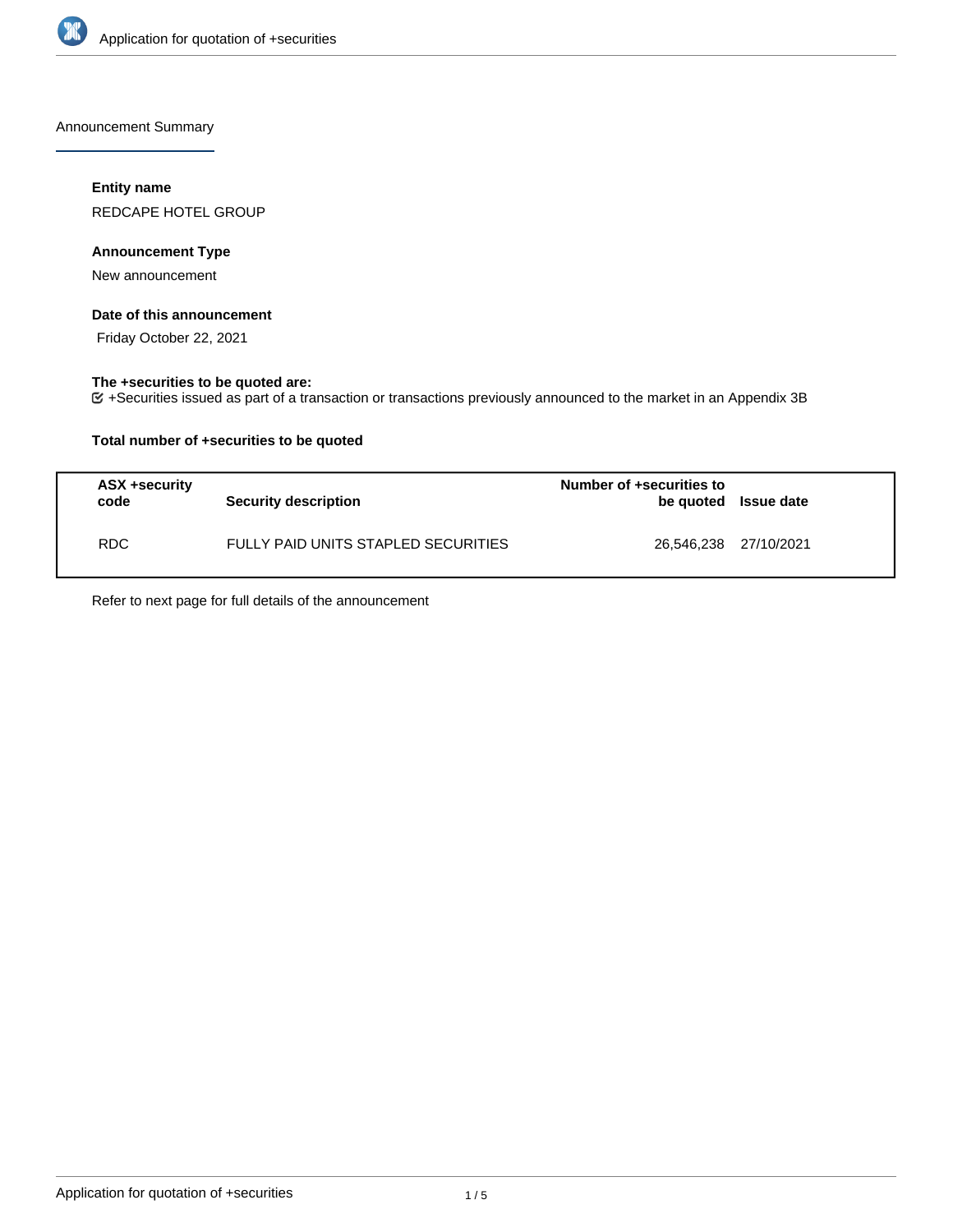

Part 1 - Entity and announcement details

### **1.1 Name of entity**

REDCAPE HOTEL GROUP

We (the entity named above) apply for +quotation of the following +securities and agree to the matters set out in Appendix 2A of the ASX Listing Rules.

**1.2 Registered number type** ARSN

**Registration number** 629354614

**1.3 ASX issuer code** RDC

**1.4 The announcement is**

New announcement

#### **1.5 Date of this announcement**

22/10/2021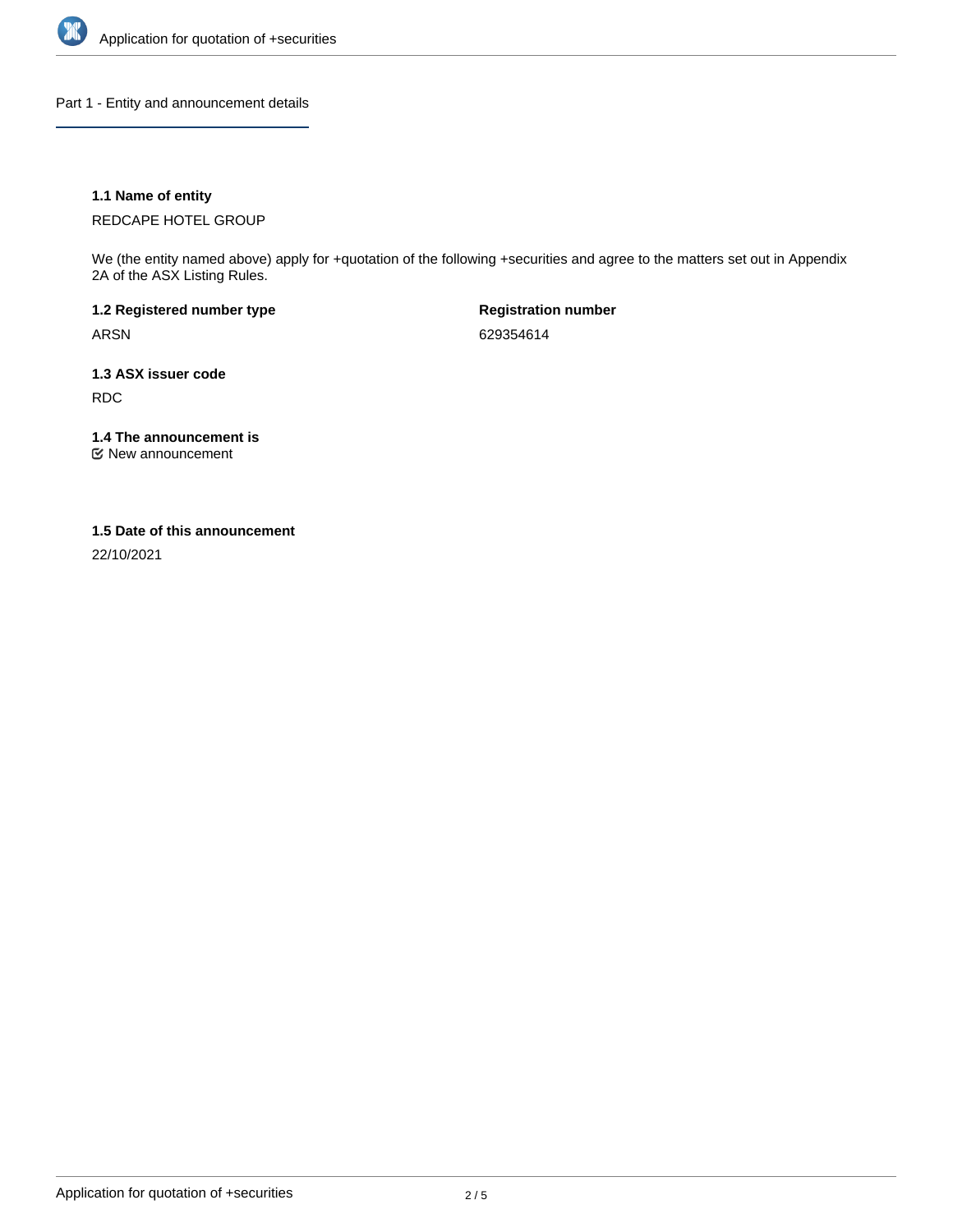

# Part 2 - Type of Issue

### **2.1 The +securities to be quoted are:**

+Securities issued as part of a transaction or transactions previously announced to the market in an Appendix 3B

#### **Previous Appendix 3B details:**

| Announcement Date and<br>Time | <b>Announcement Title</b>                               | Selected Appendix 3B to submit quotation<br>reauest |  |
|-------------------------------|---------------------------------------------------------|-----------------------------------------------------|--|
| 22-Oct-2021 13:10             | Update - Update - Proposed issue of<br>securities - RDC | A standard +pro rata issue (non-renounceable)       |  |
|                               |                                                         |                                                     |  |

**2.3a.2 Are there any further issues of +securities yet to take place to complete the transaction(s) referred to in the Appendix 3B?** No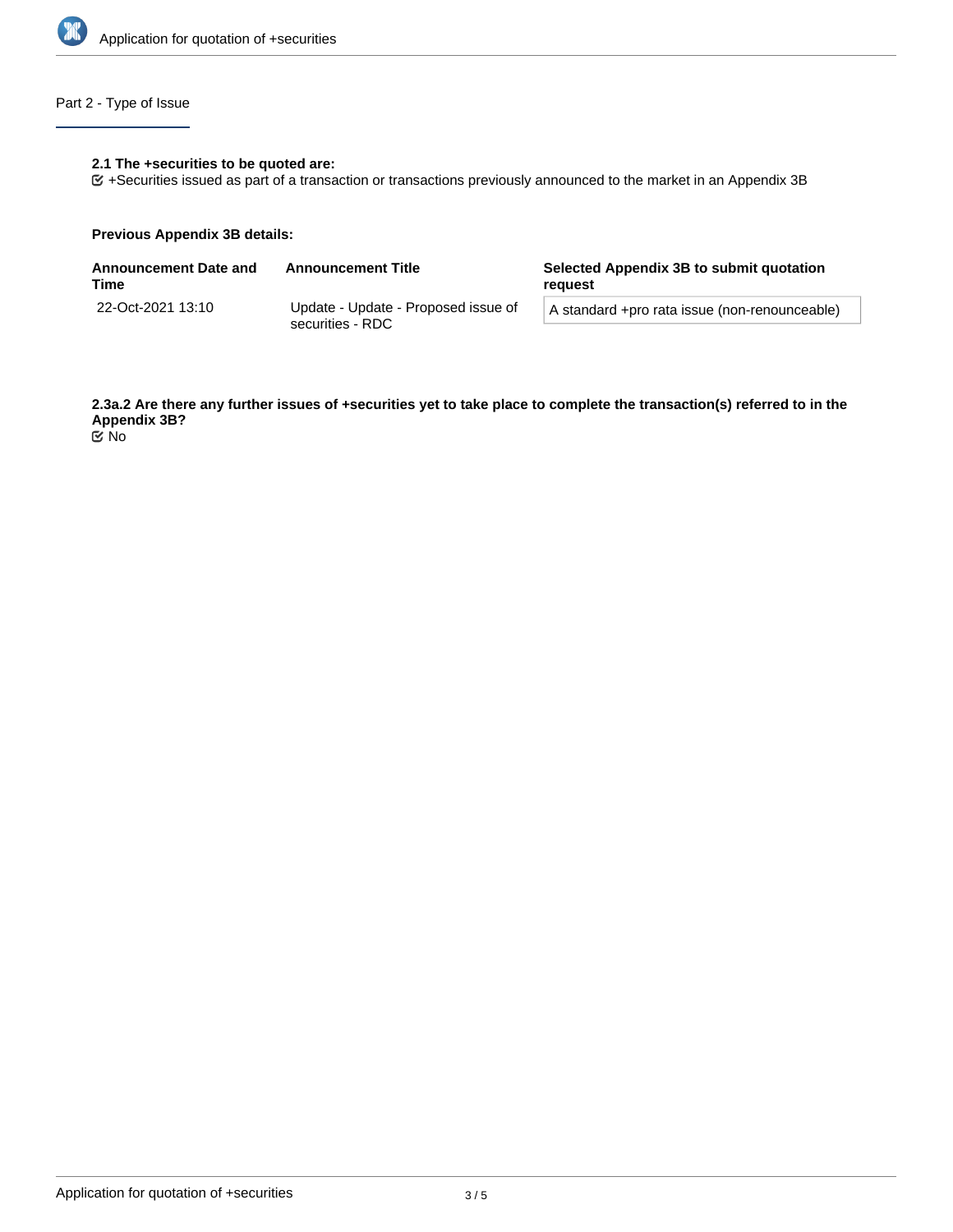

Part 3A - number and type of +securities to be quoted where issue has previously been notified to ASX in an Appendix 3B

### Corporate Action Component Detail

### **ASX +security code and description**

RDC : FULLY PAID UNITS STAPLED SECURITIES

**Issue date** 27/10/2021

Issue details

| Number of +securities to be quoted<br>26,546,238                                                                   |                                            |  |  |  |
|--------------------------------------------------------------------------------------------------------------------|--------------------------------------------|--|--|--|
| <b>Issue currency</b>                                                                                              | Issue price or consideration per +security |  |  |  |
| AUD - Australian Dollar                                                                                            | AUD 1.15000000                             |  |  |  |
| Any other information the entity wishes to provide about the +securities to be quoted                              |                                            |  |  |  |
| Refer to the ASX announcement regarding the results of the Rights Issue dated 22 October 2021 for further details. |                                            |  |  |  |